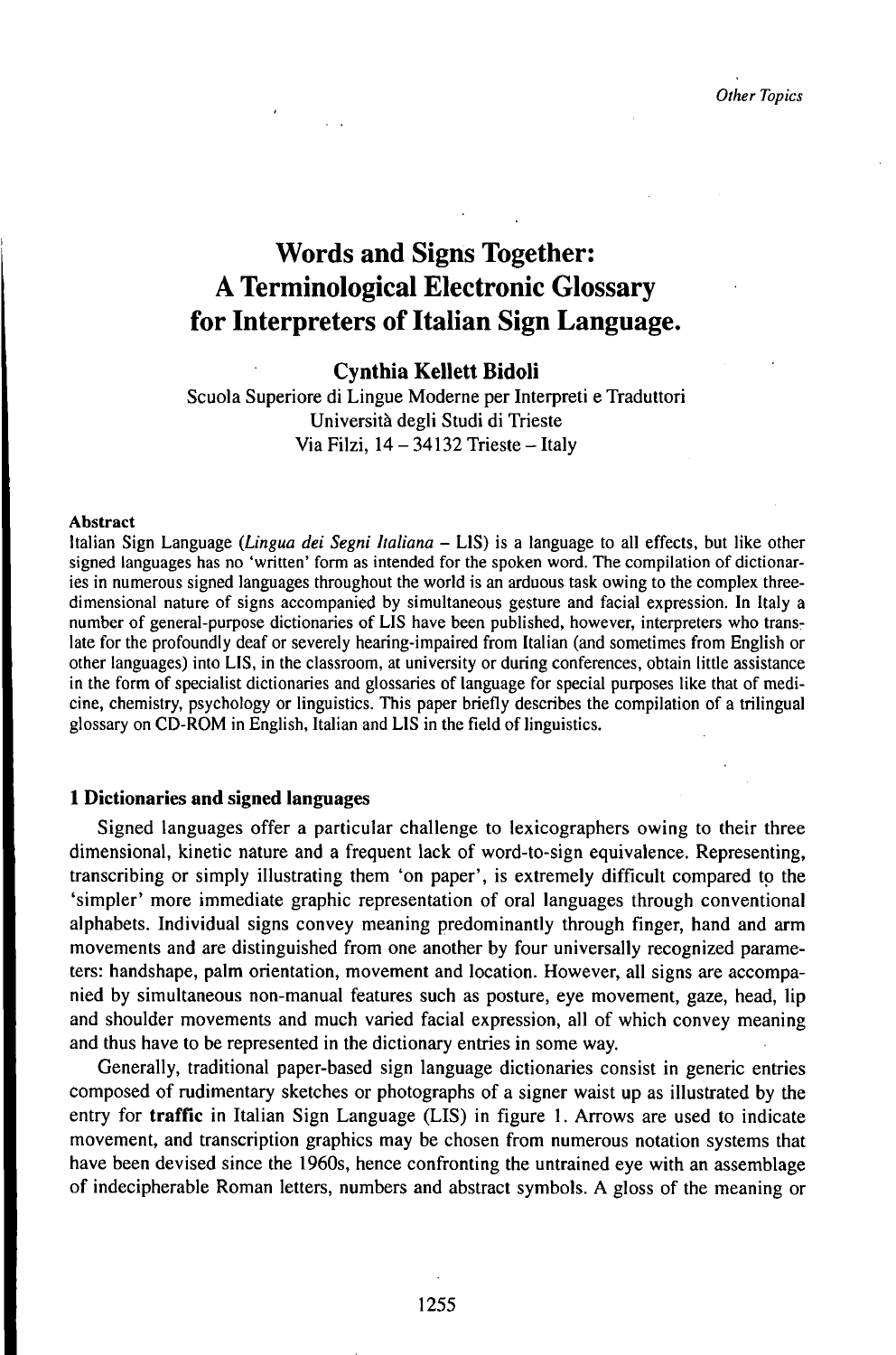nearest equivalent in spoken language is added as well as additional information such as syntactic category, synonyms etc. (Angelini et al. 1991; Magarotto 1995; Radutzky 1992; Romeo 1991).

The average dimension of each static illustration is approximately 4x4 cm, which leads to limitations in the spatial representation of signs reflected in the often restricted number of entries offered. Further complications may arise in illustrating compounds (more than one sign used to represent a single referent or concept). Their graphic representation is rendered more complex because the four parameters of each of the signs used to compose the compound differ, leading to the duplication or triplication of sketched arm and hand positions in staggered stages (Radutzky 1992: 33). For example, in LIS the term computer is normally composed of the signs BRAIN+ELECTRONIC in quick succession as illustrated in figure 2. The note in Italian explains that the first sign BRAIN may be omitted but in this case the word 'computer' has to be mouthed while simultaneously signing ELECTRONIC.

| TRAFFICO<br>Nelle grandi città c'è sempre traffico."<br>Vedi il sinonimo a pre 324.1. | $5v_6 5v_8$ <sup>Tf</sup> | 299.1 |
|---------------------------------------------------------------------------------------|---------------------------|-------|
|                                                                                       |                           |       |
|                                                                                       |                           |       |
| Cot. Gramm : sost.                                                                    |                           |       |
| Sinosenie                                                                             | ю                         |       |
| 14200 4ca 0                                                                           |                           |       |
| Variantic                                                                             | l B                       |       |

Figure 1. Example of an Italian Sign Language entry. (Source: Radutzky 1992, entry 299.1)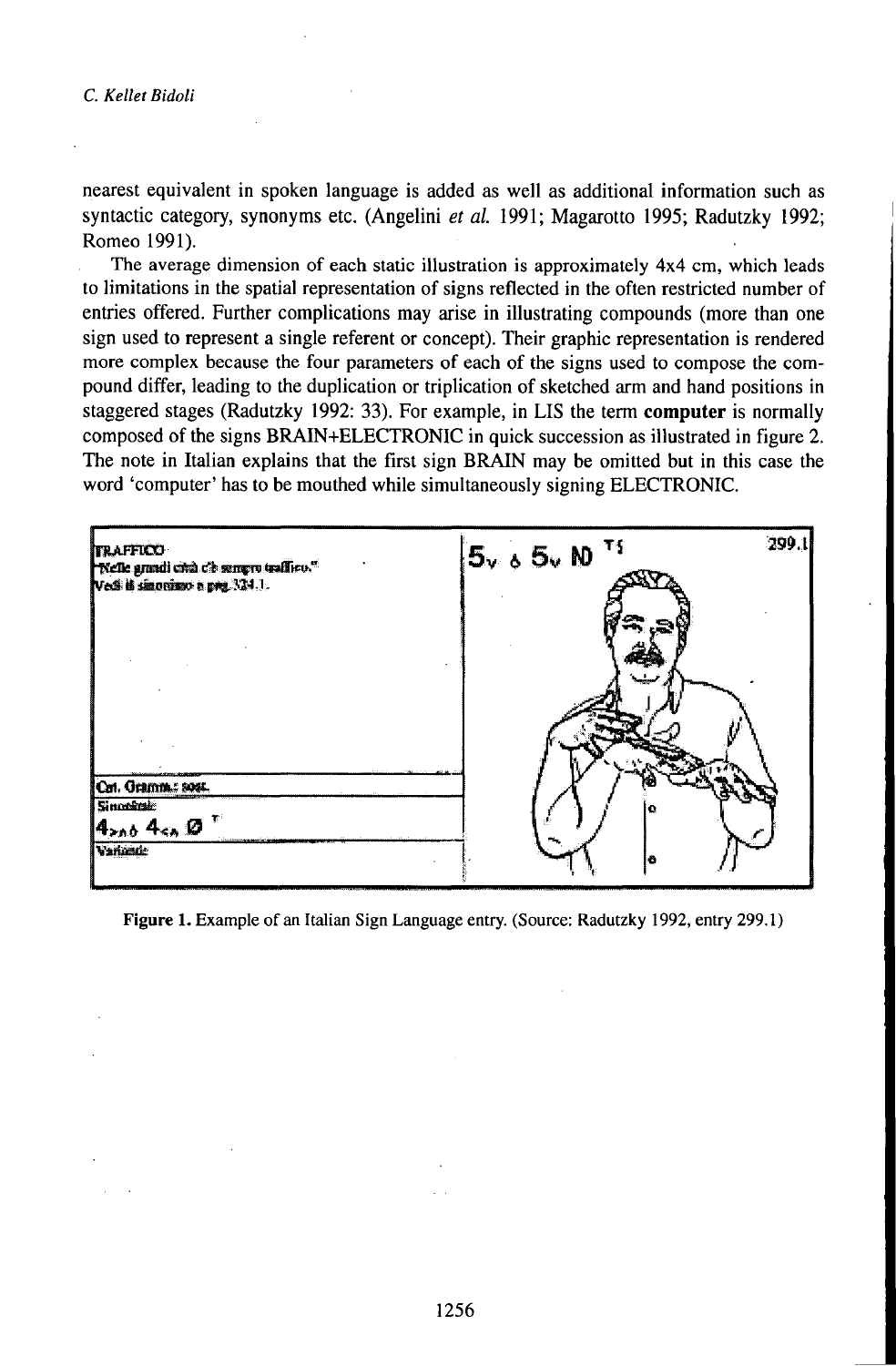

Figure 2. Graphic representation of computer in LIS. (Source: Radutzky 1992, entry 185.1)

Little attention has hitherto been given to specialist dictionaries and glossaries in LIS because technical language is not much used by the profoundly Deaf in their homes, clubs or associations where the majority of Deaf people 'converse' together in sign language. In the hearing world, Deaf people are obliged to communicate through speech and lip-reading and although they may have access to specialized terminology, they rarely use it when signing outside the workplace. Therefore, signed neologisms evolve very slowly within the Deaf community. With the advent of sign language interpretation on televised Italian news bulletins it is expected that sign language will evolve and adapt linguistically to encompass the fast growing range of socio-political, economic and scientific terms used in spoken language. Interpreters often have to struggle to rapidly find an adequate solution to express an unfamiliar Italian (or English) technical term and may resort to joining together existing signs or inventing new ones on the spot. These will only catch on and be repeated in future if they are transparent enough to convey meaning to the Deaf and if picked up and frequently used by other interpreters and Deaf people themselves.

Today, with computer technology and the widespread adoption of alternative media such as CD-ROMs and DVDs the problems related to the graphic representation of signs and spatial restriction can be overcome. Dynamic images of signs together with superimposed written information or hypertextual links can easily be provided. Electronic dictionaries of this kind are making their appearance in Italy such as Dizionario mimico gestuale (Pignotti 1997) and Dizionario Italiano/LIS (Piccola Cooperativa Sociale "Alba" 2003).

# 2 Tri-lingual multimodal electronic glossary compilation

In 2004, a pilot project was developed within a University of Turin research unit (part of the Italian National MIUR COFIN project entitled Intercultural Discourse in Domain-spe-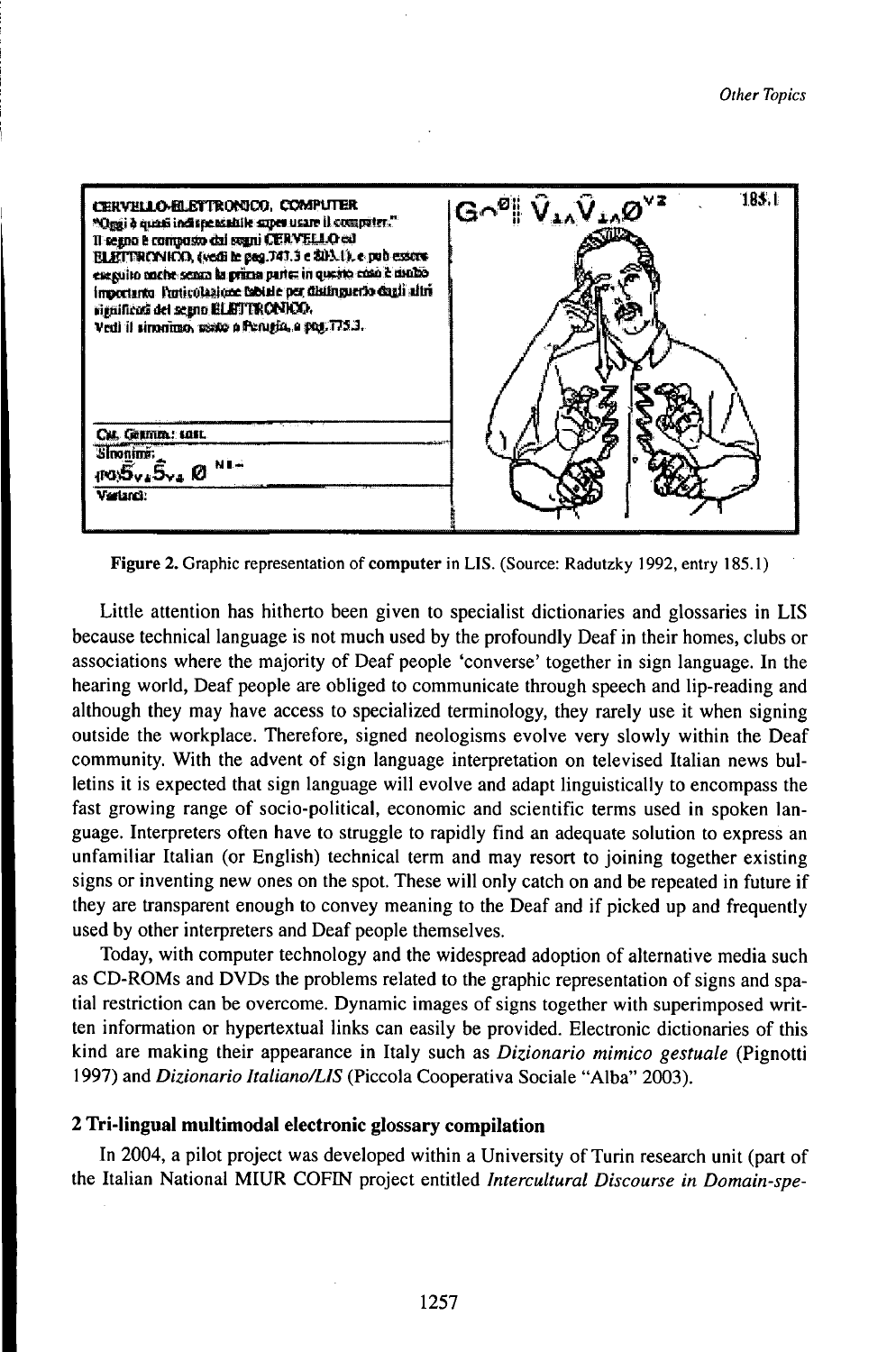## *C.KelletBidoli*

cific English coordinated by Professor M. Gotti)<sup>1</sup> in collaboration with the University of Trieste Advanced School of Modern Languages for Interpreters and Translators (SSLMIT) to produce some form of didactic support for trainee interpreters of LIS to enhance their signing ability in the specialist field of linguistics, as well as to bridge the gap between English and LIS (see Kellett Bidoli 2004). Investigation evolved from initial analysis into how and to what extent the English language influences cultural and linguistic communication in contact with Italian, to scrutinizing contact between English and the Italian Deaf community (see Kellett Bidoli forthcoming b). A survey revealed several genres encountered by professional LIS interpreters with an active knowledge of English (see Kellett Bidoli 2005b), the most common of which were not within the context of community interpreting as expected, but within conference interpreting where a number of specific specialist fields were identified: in particular the field of sign language linguistics.

A multimodal corpus representative of the field was compiled in the form of four authentic video recordings of oral speeches in English (115 minutes) on linguistics related topics, delivered by American native speakers<sup>2</sup> at two international conferences for the Deaf (in Caselli & Corazza 1997 and Gran & Kellett Bidoli 2000). A complex combination of multimodal, parallel, visual, oral/aural and gestural elements emerged from the small videorecorded insets of the speakers and a wide screen view of simultaneous LIS interpretation. The oral and gestural discourses were transcribed and glossed to analyse intercultural and interlinguistic features of interest (Kellett Bidoli 2005c, forthcoming a). The English transcription contained 12,616 tokens composed of 3,075 types compared to 6,643 tokens and 1,819 types in the LIS corpus (sign language glosses). The latter was checked by both a professional LIS interpreter and a deaf teacher of LIS who discovered several instances of ambiguous signing, substitution and even omission of technical lexical items related to linguistics. This finding led to the idea that a multimodal terminological data bank or glossary on linguistics for LIS trainee interpreters would be a useful didactic tool in the classroom. Hence, word counts, word frequencies and concordances were run of both the English and LIS (glosses) using *Wordsmith Tools* to initially select around 300 lemmata related to the field in question. This led to the compilation of a pilot glossary version of a trilingual terminological glossary of linguistics in English, Italian and LIS on CD-ROM to be tested on students at the SSLMIT where a course in LIS has been offered since 1998 (see Kellett Bidoli 2005a).

The great advantage of a glossary of this kind is the possibility of adding dynamic illustration of sign language terminology and its visual exemplification in context, as opposed to static representation in paper-based dictionaries. Also the speed of instant access to translation equivalents and related terms through hyperlinks, enables bilingual, trilingual or multi-

<sup>1</sup> See: http://dinamico.unibg.it/cerlis/page.aspx?p=82

<sup>2</sup> W.C. Stokoe, a paper on the evolution of sign language "Hands, Eyes and Language"; W.P. Isham, "Research on Interpreting with Signed Languages"; C.J. Patrie, "Sequencing Instructional Materials in Interpreter Education"; B. Moser-Mercer, "The Acquisition of Interpreting Skills".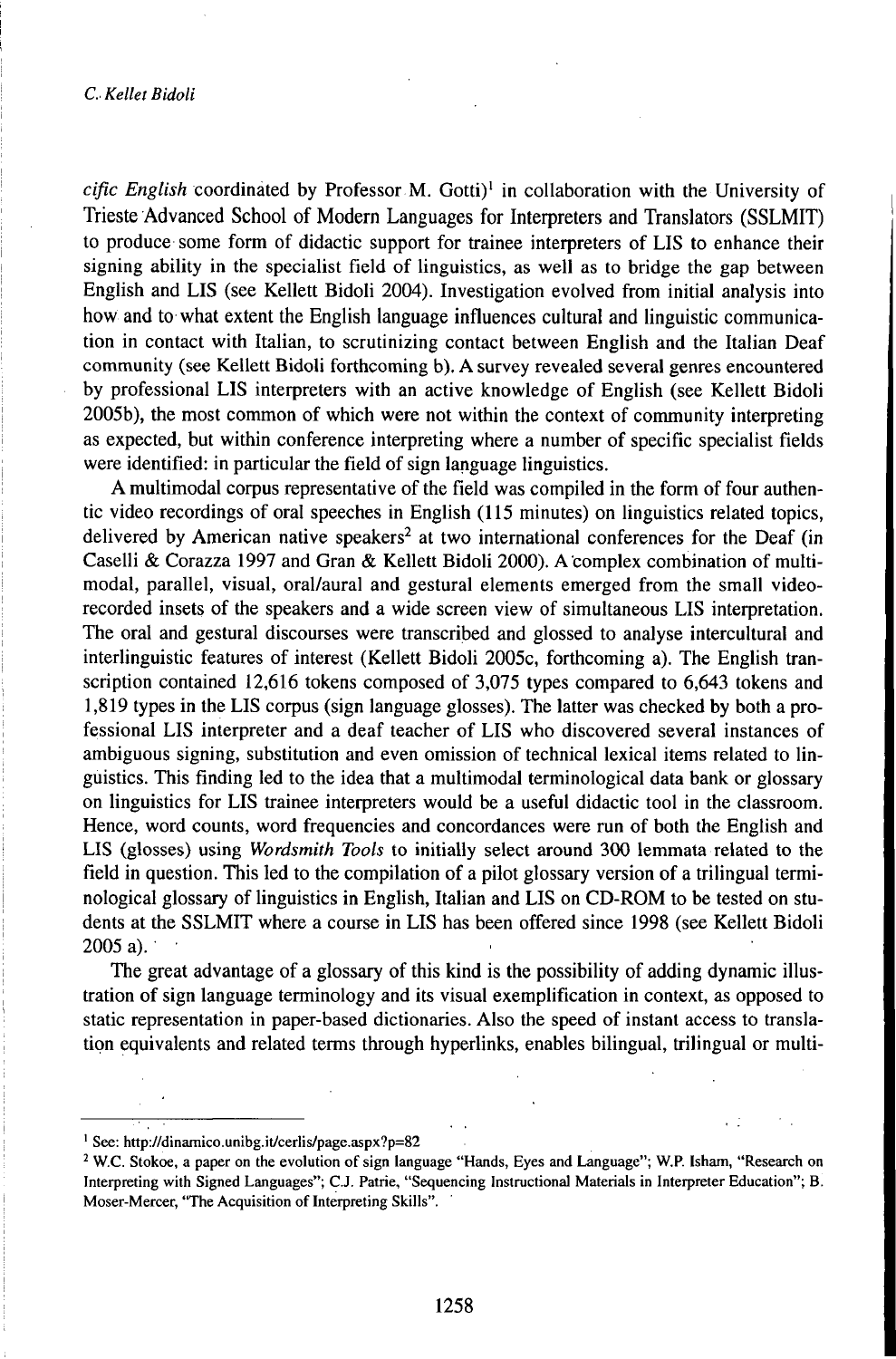lingual extensions. Unlimited space allows the provision of sentential definition of headwords to conceptually describe individual denotational meaning illustrated by examples selected from the concordances together with linguistic comments. Definitions, examples and linguistic information are more restricted or totally lacking in multilingual paper-based specialized dictionaries. The electronic wizardry offered by computer technology, renders electronic dictionaries more appealing and informative, through a rich selection of graphics, colour, images, insets and numerous other creative visual as well as acoustic devices.

 $\epsilon = 1$ 

| 290.74.<br>Indice del termini in inglese<br>+ English<br>a booth a<br>o churk (noun)<br>fingerspell on l'inne welnung met<br>o chunk (verb)<br><b>EX</b> osserving in destinated a Experience in detribution<br>o classilier<br>o consecutive<br>(0000)<br>The use of the manual analabet to spell out unfamiliar proper names and trums.<br>o consecutive<br>(adjective)<br>They freguencied for half an linur to practice word recognition which is the strate nost<br>o consecutive<br>A photostacker algo local responses<br>interpretation<br>o consecutive<br>Note: Past oman and past participts. the george for "deagempail' (eximity in British |
|----------------------------------------------------------------------------------------------------------------------------------------------------------------------------------------------------------------------------------------------------------------------------------------------------------------------------------------------------------------------------------------------------------------------------------------------------------------------------------------------------------------------------------------------------------------------------------------------------------------------------------------------------------|
|                                                                                                                                                                                                                                                                                                                                                                                                                                                                                                                                                                                                                                                          |
| interpreting<br>l'infaits<br>a consecutively<br>o decatogo o<br>a ear-vuice span<br>o fiekti<br>s finaerspell<br>e fingerspelling<br>o gesture (noun)<br>o gesture (verb)<br>o interpret<br>a interpretation<br>o interpreter<br>a interpreter                                                                                                                                                                                                                                                                                                                                                                                                           |

Figure 3. Example of an English electronic entry.

An application in HTML was chosen for the pilot version to provide a 'cross-browser' approach permitting access to the glossary through a wide choice of browsers and operative systems. A hypertextual document was produced by splitting single entries for each language into separate HTML pages. A semasiological, alphabetical ordering into three separate indices was adopted. The glossary is tri-directional, in that starting from an index or an entry article in any of the three color-coded languages one can access information in the other two. Initially 10 lexical items were selected for the pilot version which produced over 60 entries (including synonyms and cross-references) across the three languages, each accompanied by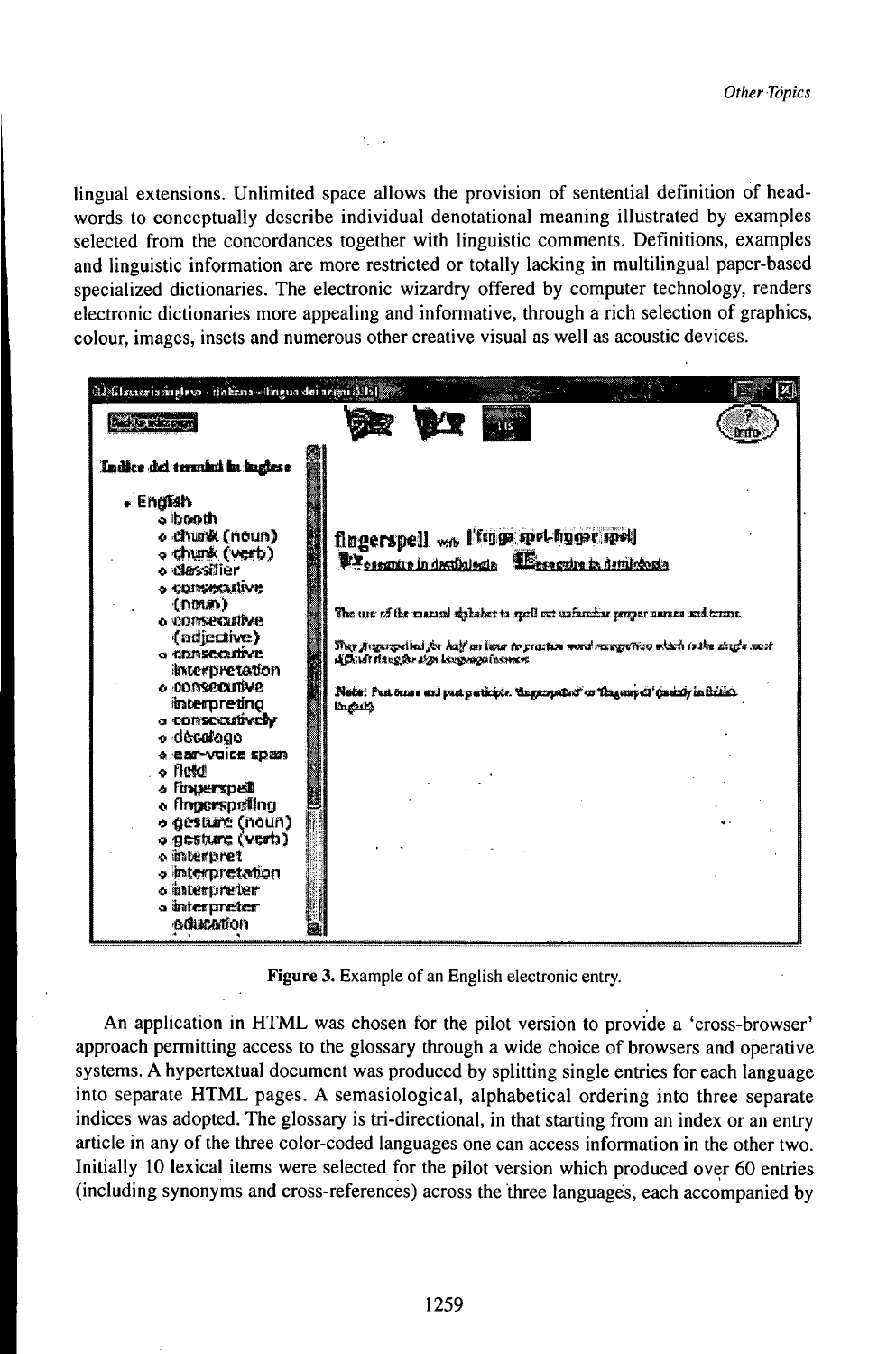phonetic transcription for the English entries, a definition, examples of usage in context selected from the concordances, linguistic information and easily accessible dynamic images of signs illustrated singly or in signed sentences in context. Phonetic data was provided for the English lemmata in British English followed, where applicable, by American variants. It is intended to insert sound clips of the correctly pronounced English lexical items in the completed glossary. In figure 3 an example of the entry for **fingerspell** from the English section is illustrated in black and white.

A dictionary of this kind requires particular care in the preparation of film clips with a digital camera. Two film clips signed by a deaf person were inserted next to each LIS entry (next to headwords and examples). During filming, care had to be taken with lighting, and contrast of the signer's clothing with the background was essential to render the single signs and examples as clear as possible. Each clip (headwords and examples) had to be carefully numbered using a rudimentary clapper board (small blackboard and chalk) to enable the spliced segments to be correctly coupled with their corresponding written headword in Italian on the LIS pages. Numbering was essential as several takes were often necessary caused by 'stage fright', false starts and loss of memory while signing the longer more complex examples. Occasionally retakes were needed as signs exited the film frame or the signer's gaze was diverted from the camera to peek at the written examples held up in the 'wings', as mnemonic capacity became stretched to the limit.

# **3 Closing remarks**

Interpreters and translators of both spoken and signed languages alike need both general and terminological dictionaries (specialist glossaries) to expand their multilingual lexical abilities and build up their 'world knowledge' in order to keep abreast of the exponential addition of new socio-political, economic and technological terminology in all languages.

The technical drawbacks oftwo-dimensional, paper-based, sign language dictionaries are being overcome through the application of sophisticated computer technology which has paved the way to a revolutionary means of processing and representing multimodal data. The buzz word in language teaching circles is at present 'e-learning'. Much energy is being channelled into the development of innovative, audio-visual teaching or support materials for students. Electronic word banks or dictionaries are invaluable for anyone involved in spoken or signed language interpreter training. In Italy this is indeed true, not only from Italian to LIS, the common interpreting directionality, but also from English to LIS in view of the unceasing spread of English as an international language of communication. Electronic dictionaries provide trainee interpreters with stimulating material based on the real language of native speakers and signers in any language combination.

Corpus analysis of interpreted discourse in the field of linguistics is only one of many areas to be explored. It is hoped that this research will lead to the compilation of glossaries in other specialist subject fields of use to trainee and future interpreters of sign language.

#### References

## A. Dictionaries

Angelici, N., Borgioli R., Folchi A., Mastromatteo, M. (1991), *¡primi 400 segni. Piccolo dizionario della Lingua Italiana dei Segniper comunicare con i sordi.* Florence, La Nuova Italia.